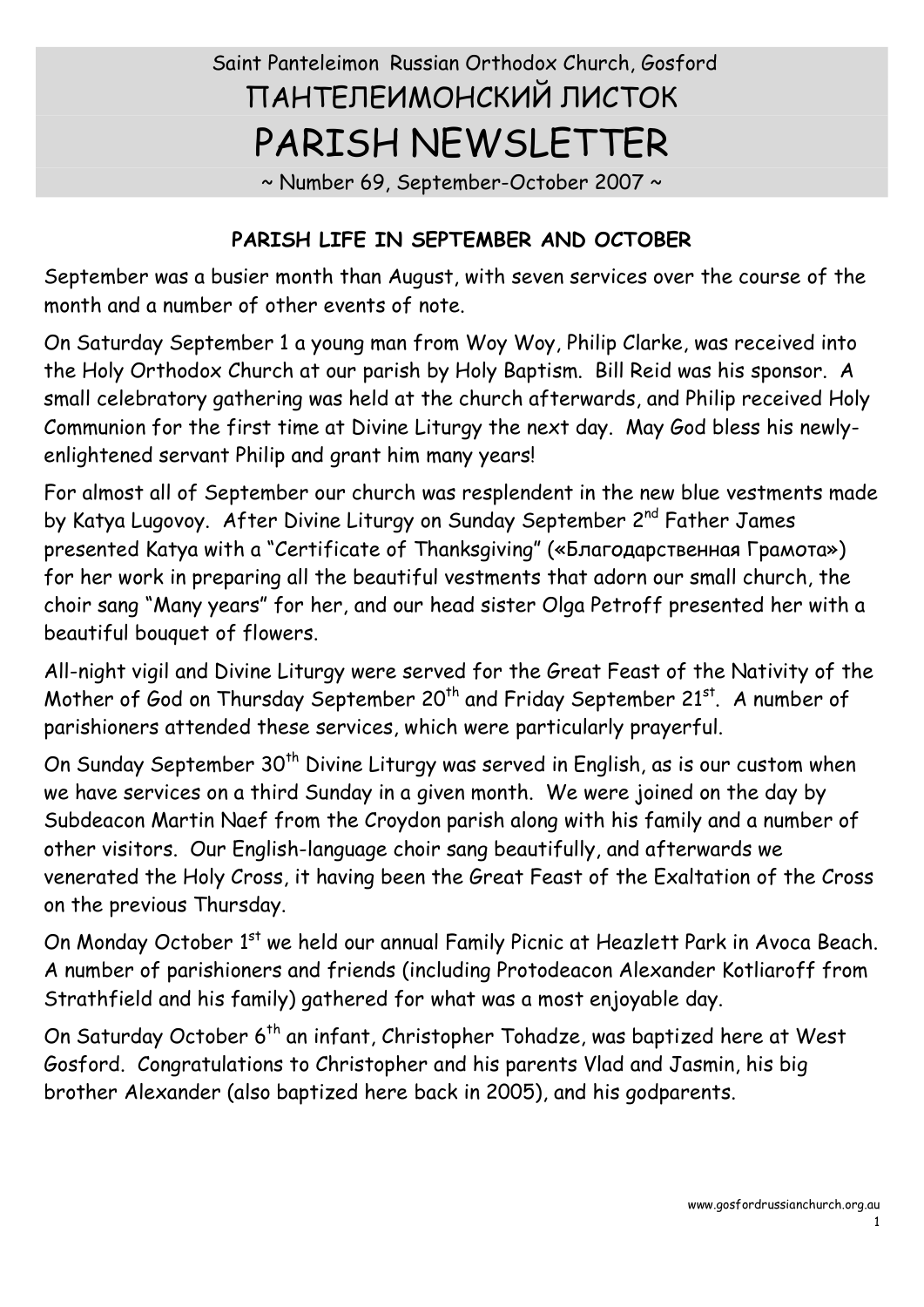# **PARISH COUNCIL NEWS**

The Parish Council met on Tuesday September 4<sup>th</sup> and again on Tuesday October 2<sup>nd</sup>. At the September meeting reports were heard on our feast-day celebrations in August and on plans to purchase some new church items from Russia. This has become possible as Father Alexander Korjenewski is traveling there in September and October and offered to purchase any such items for those parishes desiring them. The Ladies' Auxiliary agreed to purchase two new gilded candle-stands, a set of wedding crowns, a vessel for holding holy water during services and processions, vessels for the washing of hands during Divine Liturgy, and four sets (white, blue, gold, and red) of priestly vestments. Father Alexander will also arrange for the bulk shipping of the items purchased, and we hope to have them later this year. At the October meeting Father James sought and obtained the approval of the Parish Council for funding to expand the small parish kiosk, with the first new order to be a number of spiritual books and DVDs from Russia. The expanded kiosk will be administered by a young parishioner, Christopher Dowling, and will, God willing, grow in time to include a range of books and DVDs in English and Russian, icons, baptismal crosses, and other items. The Parish Council also reviewed a draft of the Annual Report that will be presented to the parish Annual General Meeting in early November. The next meeting of the Parish Council will be on Tuesday November  $6<sup>th</sup>$ .

## **ANNUAL GENERAL MEETING**

Previously, two different dates for our Annual General Meeting (AGM) have been given:<br>Sunday October 21<sup>st</sup> and Sunday November 4<sup>th</sup>. The likely date is now yet another date, Sunday November 18<sup>th</sup>, delays in preparing the necessary reports having necessitated the change. We apologise for any inconvenience this may cause, but emphasise the importance of presenting accurate financial reports for the AGM to consider. Once again, parish members are reminded that membership dues should now be paid. Those wishing to become members are welcome to apply for parish membership at any time, although new members are ineligible to vote at an AGM until they have been members for at least 6 months.

#### **ETERNAL MEMORY!**

In the last issue of this newsletter it was reported that one of our parishioners, Alexander Dikan, had passed away. His funeral was served at the Saints Peter and Paul Cathedral in Strathfield on Monday August 27<sup>th</sup> by Archpriest George Lapardin, Father James, and Protodeacon Boris Evstigneev. Father James and Mr Dikan's wife Bridget met at church on Saturday September 29<sup>th</sup> for a panikhida marking the 40<sup>th</sup> day of his repose. May God grant him rest!

On Tuesday August 28<sup>th</sup> - the Great Feast of the Domition of the Mother of God - we learned with sadness that one of our parishioners, Antonina Tialshinsky, had passed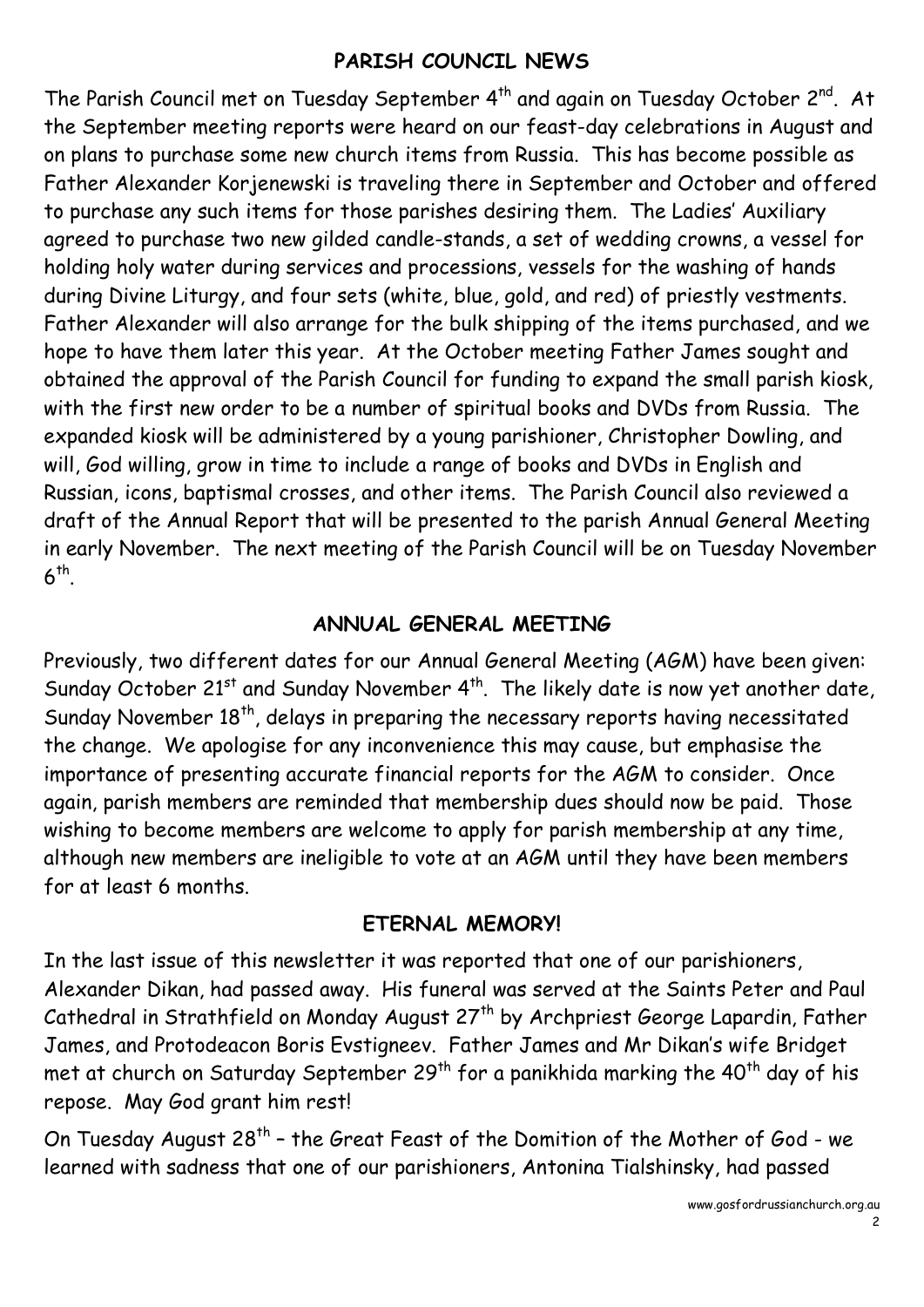away that morning. The "Office at the Departure of the Soul from the Body" («Последование по исходе души от тела») was read in church immediately, with Mrs Tialshinsky's son Val present. Mrs Tialshinsky had been unwell for some years, and had not been able to attend church since our days at Narara. Her funeral was served at the church of Saint George in Carlton on Friday August 31<sup>st</sup> by Father James and Protodeacon Boris Evstigneev. May the Lord grant her rest! Our sincere condolences are offered to Val, his wife Kim, and their daughter Alexandra. A panikhida marking the  $40<sup>th</sup>$  day of her repose was served at church on Saturday October 6<sup>th</sup>.

# **VISIT TO AUSTRALIA OF PATRIARCHAL DELEGATION AND THE MIRACLE- WORKING 'DERZHAVNAYA' (OR 'REIGNING') ICON OF THE MOTHER OF GOD**

In the last issue of the newsletter it was reported that a delegation from the Moscow Patriarchate would be visiting Australia, along with the "Derzhavnaya" Icon of the Mother of God and the 42-voice Stretensky Monastery Choir. On Sunday September 23<sup>rd</sup> approximately 15 of us from this parish travelled to the Saints Peter and Paul Cathedral in Strathfield for Divine Liturgy in the presence of the Icon. Presiding at Divine Liturgy were Metropolitan Onuphry of Chernovtsy and Bukovina, Archbisop Hilarion, and Archbishop Evgeny of Verey, the Rector of the Moscow Theological Academy. Concelebrating were various clergymen of our diocese (Father James included) together with visiting and local clergymen of the Moscow Patriarchate. The Sretensky Monastery choir sang, and nearly one thousand of the faithful gathered to venerate the Icon and greet the visitors. The service was beautiful and extraordinarily moving. Those present were given a small copy of the icon and a leaflet with some history of the icon and the reunification of the Russian Orthodox Church. This was an historic event, and one that those of us who were able to be present will long remember.

## **AN EXHIBITION: ICONS AND ICONOGRAPHERS**

Beginning on Tuesday October 9<sup>th</sup>, the Australian Catholic University National Gallery in Strathfield will hold an exhibition entitled "Icons and Iconographers: A survey exhibition and contemporary experience of the icon tradition in Australia". To be opened by ABC Radio National "Religion Report" presenter Stephen Crittenden, the exhibition will consider the work of six leading iconographers, some of whom are well known to us: local resident and worshipper at our church, Michael Galovic; Antonina Ganin; Dimitri Lihachov; Archimandrite Alexis of the Holy Transfiguration Monastery in Bombala; and Christina and Dimitri Sladescu. The opening will be between 6.00pm and 8.00pm on Tuesday evening, with the exhibition continuing until Saturday October 27<sup>th</sup>. The gallery is at Gate 3, 25A Barker Road, Strathfield, and opening hours are 11.00am-4.00pm Monday-Saturday.